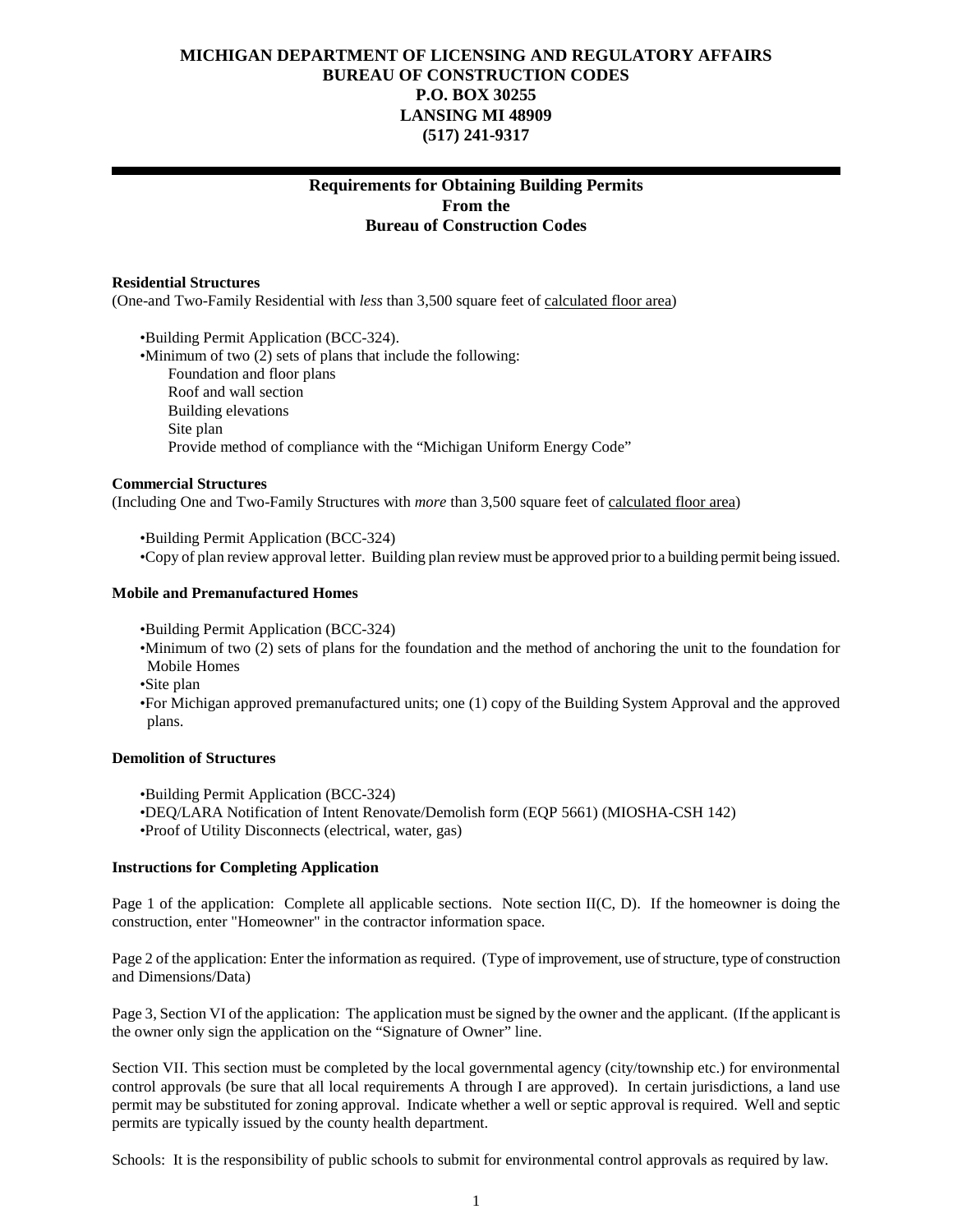# **Building Permit Fees**

Building permit fees may be obtained from the Bureau of Construction Codes, by calling the Building Division, (517) 241-9317.

# **You will need to furnish the following information when calling**

•Total square footage of the structure.

•Use group (i.e., "R-3"use group for single family homes, "U" use group for detached garages, pole barns, etc.). •Type of construction ("5B" for wood frame construction is typical for a residence, or "2B" construction oncombustible construction is typical for a school).

If you submit your building permit application and plans without money, your application will be put on hold and you will receive an invoice for the building permit fee.

# **When to Call for an Inspections**

Please call the building inspector's telephone number listed on your building permit at least two (2) days prior to the time you need an inspection. A minimum of five (5) inspections are required on most structures. It is the permit holder's responsibility to call for inspections, prior to the construction being covered.

#### **Foundation Inspection**

Prior to placing concrete in piers, trenches and formwork.

# **Backfill Inspection**

Prior to backfill and after the footings, walls, waterproofing, and drain tile are installed.

# **Rough Inspection**

The rough inspection is to be made after the roof, all framing, firestopping, bracing, and the electrical rough, mechanical rough, and the plumbing rough installations have been approved and before the insulation is installed.

### **Insulation Inspection**

The insulation inspection is conducted after all insulation has been installed and before any finish work is installed.

# **Final Inspection**

The final inspection is to be made upon completion of the building or structure, and before occupancy occurs.

# **Expiration of Permit**

A permit remains valid as long as work is progressing and inspections are requested and conducted. A permit shall become invalid if the authorized work is not commenced within 180 days after issuance of the permit or if the authorized work is suspended or abandoned for a period of 180 days after the time of commencing the work. **A PERMIT WILL BE CLOSED WHEN NO INSPECTIONS ARE REQUESTED AND CONDUCTED WITHIN 180 DAYS OF THE DATE OF ISSUANCE OR THE DATE OF A PREVIOUS INSPECTION. CLOSED PERMITS CANNOT BE REFUNDED. THE CHARGE TO RE-OPEN A CLOSED PERMIT IS \$75.00.**

# **Certificate of Occupancy**

A new building or a building that is altered shall not be used or occupied until a Certificate of Occupancy is issued by the code official. The permit holder or their authorized agent must request a Certificate of Occupancy (in writing) upon the completion of the project. This request must include the building, electrical, mechanical, plumbing, boiler and elevator permit numbers (when applicable), the plan review submission number and the Bureau of Fire Services project number (for schools only). *A Certificate of Occupancy cannot be issued until all fees are paid, permits are finaled and the work covered by a building permit has been completed in accordance with the permit, the code and other applicable laws and ordinances*. If an electrical, mechanical, plumbing, boiler or elevator permit, plan review submission or Fire Services project is not required, write "not applicable" on the request form in the appropriate space.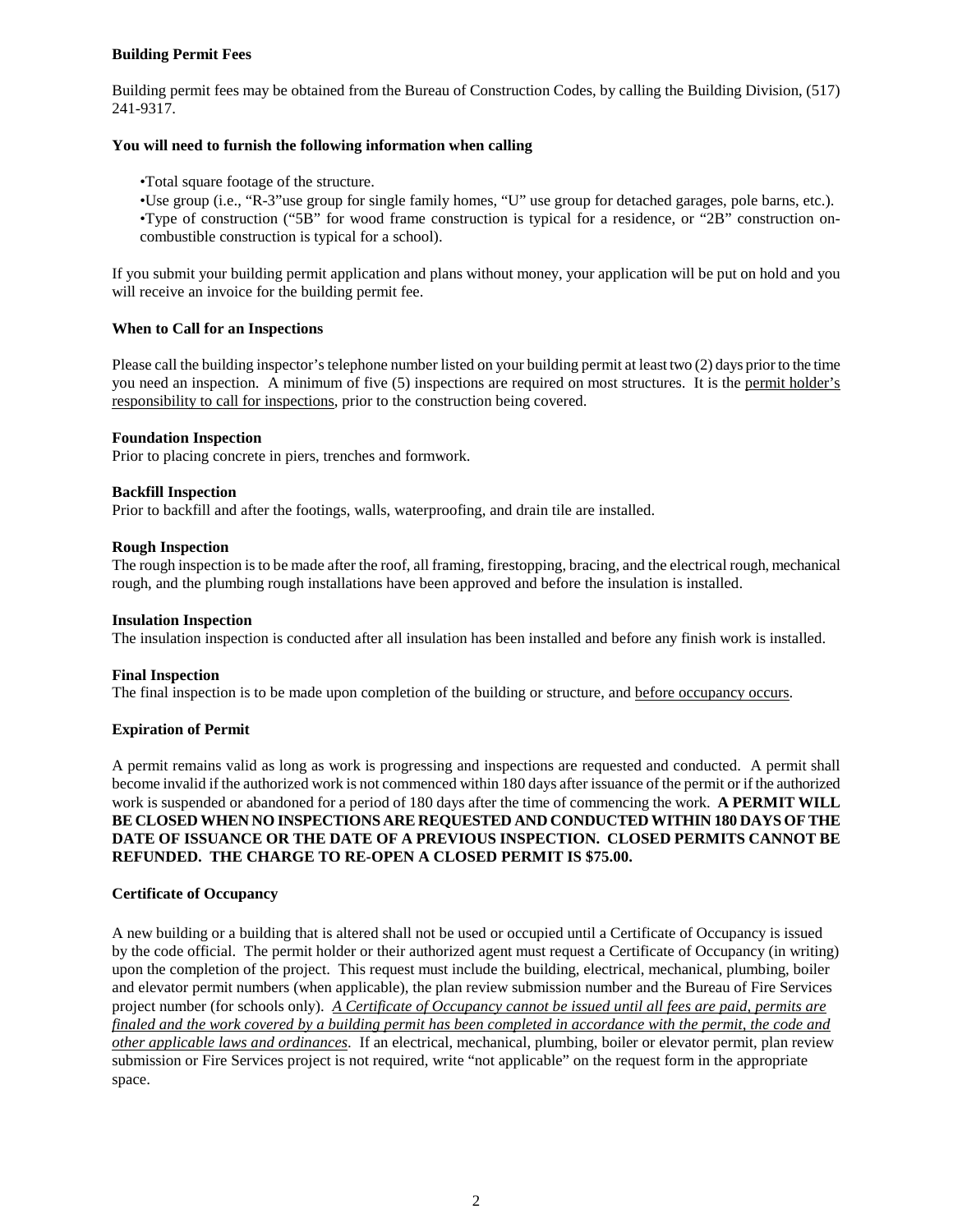

**Building Permit Application** Michigan Department of Licensing and Regulatory Affairs Bureau of Construction Codes / Building Division P.O. Box 30255, Lansing, MI 48909 517-241-9317 www.michigan.gov/bcc

**B 2013 B**

This form can be completed by tabbing to each field and typing in the required information.

Authority: 1972 PA 230 Completion: Mandatory to obtain permit<br>Penalty: Permit cannot be issued Permit cannot be issued LARA is an equal opportunity employer/program. Auxiliary aids, services and other reasonable accommodations are available upon request to individuals with disabilities.

# **Applicant to Complete All Items in Sections I, II, III, IV V and VI Note: Separate Applications Must be Completed for Plumbing, Mechanical and Electrical Work Permits**

| I. Project or Facility Information                        |                |          |  |  |  |  |  |  |  |  |
|-----------------------------------------------------------|----------------|----------|--|--|--|--|--|--|--|--|
| <b>PROJECT NAME</b>                                       | <b>ADDRESS</b> |          |  |  |  |  |  |  |  |  |
|                                                           |                |          |  |  |  |  |  |  |  |  |
| NAME OF CITY, VILLAGE OR TOWNSHIP IN WHICH JOB IS LOCATED | <b>COUNTY</b>  | ZIP CODE |  |  |  |  |  |  |  |  |
| $\Box$ City<br>Village<br>Township<br>OF:                 |                |          |  |  |  |  |  |  |  |  |
| <b>BETWEEN</b><br>AND                                     |                |          |  |  |  |  |  |  |  |  |
|                                                           |                |          |  |  |  |  |  |  |  |  |

| II. Applicant/Facility Contact Information               |                                                                                 |                |                                      |
|----------------------------------------------------------|---------------------------------------------------------------------------------|----------------|--------------------------------------|
| A. Applicant                                             |                                                                                 |                |                                      |
| <b>NAME</b>                                              |                                                                                 | <b>ADDRESS</b> |                                      |
|                                                          |                                                                                 |                |                                      |
| <b>CITY</b>                                              | <b>STATE</b>                                                                    | ZIP CODE       | TELEPHONE NUMBER (Include Area Code) |
|                                                          |                                                                                 |                |                                      |
| <b>B. Owner or Lessee</b>                                |                                                                                 |                |                                      |
| <b>NAME</b>                                              |                                                                                 | <b>ADDRESS</b> |                                      |
|                                                          |                                                                                 |                |                                      |
| <b>CITY</b>                                              | <b>STATE</b>                                                                    | ZIP CODE       | TELEPHONE NUMBER (Include Area Code) |
|                                                          |                                                                                 |                |                                      |
| <b>C. Architect or Engineer</b>                          |                                                                                 |                |                                      |
| <b>NAME</b>                                              |                                                                                 | <b>ADDRESS</b> |                                      |
|                                                          |                                                                                 |                |                                      |
| <b>CITY</b>                                              | <b>STATE</b>                                                                    | ZIP CODE       | TELEPHONE NUMBER (Include Area Code) |
|                                                          |                                                                                 |                |                                      |
| <b>LICENSE NUMBER</b>                                    |                                                                                 |                | <b>EXPIRATION DATE</b>               |
|                                                          |                                                                                 |                |                                      |
| D. Contractor                                            |                                                                                 |                |                                      |
| <b>NAME</b>                                              |                                                                                 | <b>ADDRESS</b> |                                      |
|                                                          |                                                                                 |                |                                      |
| <b>CITY</b>                                              | <b>STATE</b>                                                                    | ZIP CODE       | TELEPHONE NUMBER (Include Area Code) |
|                                                          |                                                                                 |                |                                      |
| <b>BUILDERS LICENSE NUMBER</b>                           |                                                                                 |                | <b>EXPIRATION DATE</b>               |
|                                                          |                                                                                 |                |                                      |
| FEDERAL EMPLOYER ID NUMBER (or reason for exemption)     |                                                                                 |                |                                      |
|                                                          |                                                                                 |                |                                      |
| WORKERS COMP INSURANCE CARRIER (or reason for exemption) |                                                                                 |                |                                      |
|                                                          |                                                                                 |                |                                      |
|                                                          | UNEMPLOYMENT INSURANCE AGENCY EMPLOYER ACCOUNT NUMBER (or reason for exemption) |                |                                      |
|                                                          |                                                                                 |                |                                      |
|                                                          |                                                                                 |                |                                      |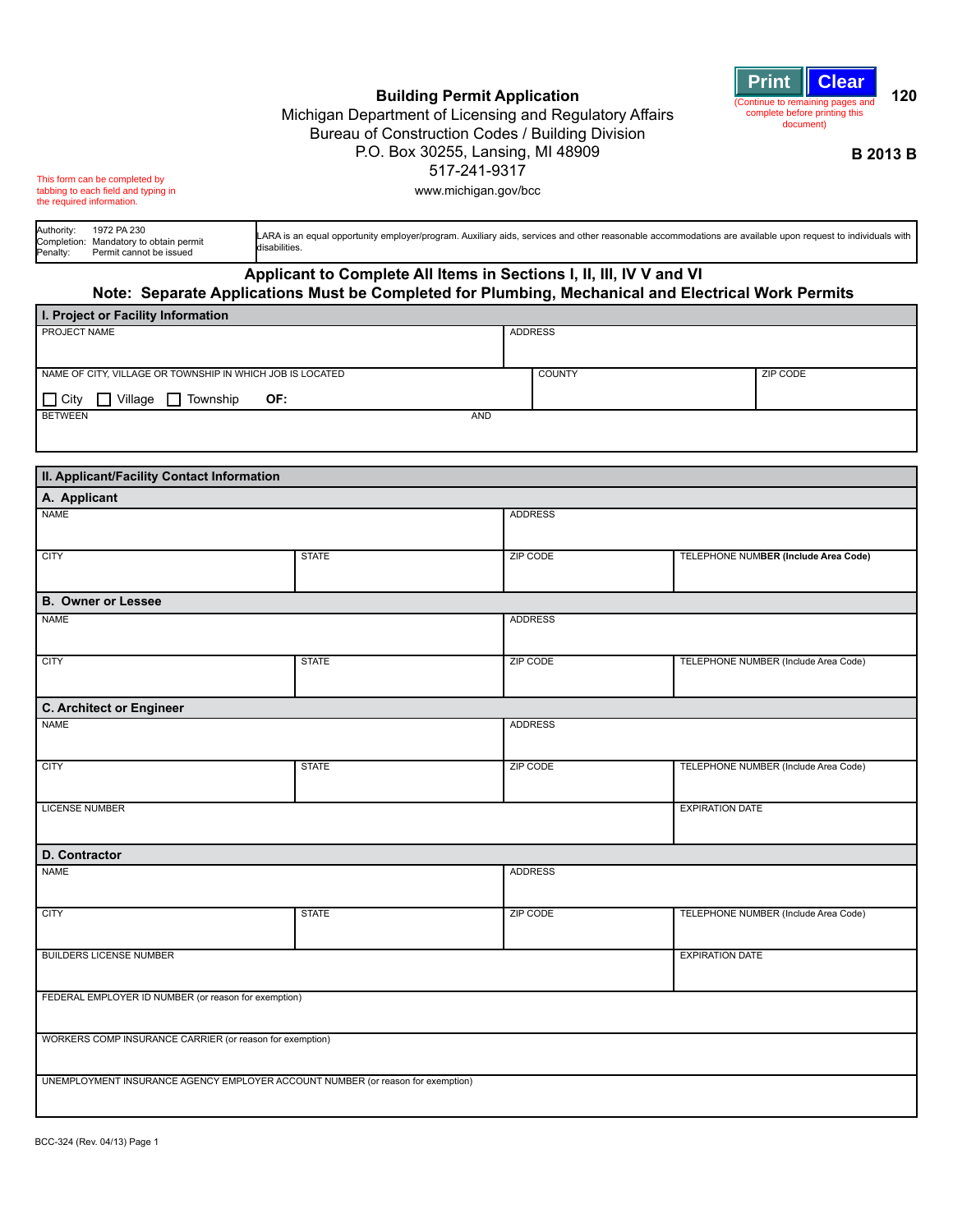| III. Type of Job                                                                                                                                                                                                                                                                                                                         |                                                                       |                                                                                             |                                                                                                                                                     |                                                      |  |  |  |  |  |  |  |
|------------------------------------------------------------------------------------------------------------------------------------------------------------------------------------------------------------------------------------------------------------------------------------------------------------------------------------------|-----------------------------------------------------------------------|---------------------------------------------------------------------------------------------|-----------------------------------------------------------------------------------------------------------------------------------------------------|------------------------------------------------------|--|--|--|--|--|--|--|
| A. Type of Improvement                                                                                                                                                                                                                                                                                                                   |                                                                       |                                                                                             |                                                                                                                                                     |                                                      |  |  |  |  |  |  |  |
| NEW BUILDING                                                                                                                                                                                                                                                                                                                             | <b>ALTERATION</b>                                                     | <b>DEMOLITION</b>                                                                           | <b>FOUNDATION ONLY</b>                                                                                                                              | RELOCATION                                           |  |  |  |  |  |  |  |
|                                                                                                                                                                                                                                                                                                                                          |                                                                       |                                                                                             |                                                                                                                                                     |                                                      |  |  |  |  |  |  |  |
| <b>ADDITION</b>                                                                                                                                                                                                                                                                                                                          | <b>REPAIR</b>                                                         | MOBILE HOME SET-UP                                                                          | PREMANUFACTURE                                                                                                                                      | SPECIAL INSPECTION                                   |  |  |  |  |  |  |  |
| <b>B. Plan Review Required</b>                                                                                                                                                                                                                                                                                                           |                                                                       |                                                                                             |                                                                                                                                                     |                                                      |  |  |  |  |  |  |  |
|                                                                                                                                                                                                                                                                                                                                          |                                                                       |                                                                                             | A set of construction documents are required with each application for a permit, unless waived by the building official when code compliance can be |                                                      |  |  |  |  |  |  |  |
|                                                                                                                                                                                                                                                                                                                                          | determined based on the description in the application.               |                                                                                             |                                                                                                                                                     |                                                      |  |  |  |  |  |  |  |
| Construction documents must be sealed and signed by an architect or professional engineer in accordance with 1980, PA 299 as amended. The seal and<br>signature is not required for one and two family dwellings less than 3,500 square feet of calculated floor area and public works less than \$15,000 in total<br>construction cost. |                                                                       |                                                                                             |                                                                                                                                                     |                                                      |  |  |  |  |  |  |  |
|                                                                                                                                                                                                                                                                                                                                          |                                                                       | Plan Examination, the appropriate fee, and approved before a building permit can be issued. | For buildings regulated by the Michigan Building Code, a set of construction documents must be submitted with a separate Application for            |                                                      |  |  |  |  |  |  |  |
|                                                                                                                                                                                                                                                                                                                                          |                                                                       |                                                                                             |                                                                                                                                                     |                                                      |  |  |  |  |  |  |  |
| IV. Plan Review Information                                                                                                                                                                                                                                                                                                              |                                                                       |                                                                                             |                                                                                                                                                     |                                                      |  |  |  |  |  |  |  |
|                                                                                                                                                                                                                                                                                                                                          | A. Residential - Buildings Regulated by the Michigan Residential Code |                                                                                             |                                                                                                                                                     |                                                      |  |  |  |  |  |  |  |
|                                                                                                                                                                                                                                                                                                                                          |                                                                       |                                                                                             |                                                                                                                                                     |                                                      |  |  |  |  |  |  |  |
| ONE FAMILY                                                                                                                                                                                                                                                                                                                               |                                                                       | <b>TOWNHOUSE</b>                                                                            |                                                                                                                                                     | DETACHED GARAGE                                      |  |  |  |  |  |  |  |
|                                                                                                                                                                                                                                                                                                                                          |                                                                       | NO. OF UNITS                                                                                |                                                                                                                                                     |                                                      |  |  |  |  |  |  |  |
| TWO OR MORE FAMILY                                                                                                                                                                                                                                                                                                                       |                                                                       | <b>ATTACHED GARAGE</b>                                                                      |                                                                                                                                                     | <b>OTHER CONTROLLER</b>                              |  |  |  |  |  |  |  |
| NO. OF UNITS                                                                                                                                                                                                                                                                                                                             |                                                                       |                                                                                             |                                                                                                                                                     |                                                      |  |  |  |  |  |  |  |
|                                                                                                                                                                                                                                                                                                                                          | B. Buildings Regulated by the Michigan Building Code                  |                                                                                             |                                                                                                                                                     |                                                      |  |  |  |  |  |  |  |
| (A-1) ASSEMBLY (THEATRES, ETC.)                                                                                                                                                                                                                                                                                                          |                                                                       | (H-1) HIGH HAZARD (DETONATION)                                                              | (M) MERCANTILE                                                                                                                                      |                                                      |  |  |  |  |  |  |  |
|                                                                                                                                                                                                                                                                                                                                          | (A-2) ASSEMBLY (RESTAURANTS, BARS, ETC.)                              | (H-2) HIGH HAZARD (DEFLAGRATION)                                                            |                                                                                                                                                     | (R-1) RESIDENTIAL 1 (HOTELS, MOTELS)                 |  |  |  |  |  |  |  |
|                                                                                                                                                                                                                                                                                                                                          | (A-3) ASSEMBLY (CHURCHES, LIBRARIES, ETC.)                            | (H-3) HIGH HAZARD (COMBUSTION)                                                              |                                                                                                                                                     | (R-2) RESIDENTIAL 2 (MULTIPLE FAMILY)                |  |  |  |  |  |  |  |
| (A-4) ASSEMBLY (INDOOR SPORTS, ETC.)                                                                                                                                                                                                                                                                                                     |                                                                       | (H-4) HIGH HAZARD (HEALTH HAZARD)                                                           |                                                                                                                                                     | $\Box$ (R-3) RESIDENTIAL 3 (CHILD & ADULT CARE)      |  |  |  |  |  |  |  |
| (A-5) ASSEMBLY (OUTDOOR SPORTS, ETC.)                                                                                                                                                                                                                                                                                                    |                                                                       | (H-5) HIGH HAZARD (HPM)                                                                     |                                                                                                                                                     | $\Box$ (R-4) RESIDENTIAL 4 (ASSISTED LIVING)         |  |  |  |  |  |  |  |
| (B) BUSINESS                                                                                                                                                                                                                                                                                                                             |                                                                       | (I-1) INSTITUTIONAL 1 (SUPERVISED)                                                          |                                                                                                                                                     | (S-1) STORAGE 1 (MODERATE HAZARD)                    |  |  |  |  |  |  |  |
| (E) EDUCATION                                                                                                                                                                                                                                                                                                                            |                                                                       | (I-2) INSTITUTIONAL 2 (HOSPITALS ETC.)                                                      |                                                                                                                                                     | $\Box$ (S-2) STORAGE 2 (LOW HAZARD)                  |  |  |  |  |  |  |  |
| (F-1) FACTORY (MODERATE HAZARD)                                                                                                                                                                                                                                                                                                          |                                                                       | (I-3) INSTITUTIONAL 3 (PRISONS ETC.)                                                        |                                                                                                                                                     | (U) UTILITY (MISCELLANEOUS)                          |  |  |  |  |  |  |  |
| (F-2) FACTORY (LOW HAZARD)                                                                                                                                                                                                                                                                                                               |                                                                       | (I-4) INSTITUTIONAL 4 (DAY CARE ETC.)                                                       |                                                                                                                                                     |                                                      |  |  |  |  |  |  |  |
|                                                                                                                                                                                                                                                                                                                                          |                                                                       |                                                                                             |                                                                                                                                                     |                                                      |  |  |  |  |  |  |  |
|                                                                                                                                                                                                                                                                                                                                          |                                                                       |                                                                                             | Alteration, repairs and additions - Provide a description of the work to be covered by the building permit. As examples; 20,000 square foot school  |                                                      |  |  |  |  |  |  |  |
|                                                                                                                                                                                                                                                                                                                                          |                                                                       |                                                                                             | roof covering, building a 2,300 square foot school addition, replace 5 exterior doors, renovate basement in a residence, etc.                       |                                                      |  |  |  |  |  |  |  |
|                                                                                                                                                                                                                                                                                                                                          |                                                                       |                                                                                             |                                                                                                                                                     |                                                      |  |  |  |  |  |  |  |
|                                                                                                                                                                                                                                                                                                                                          |                                                                       |                                                                                             |                                                                                                                                                     |                                                      |  |  |  |  |  |  |  |
|                                                                                                                                                                                                                                                                                                                                          |                                                                       |                                                                                             |                                                                                                                                                     |                                                      |  |  |  |  |  |  |  |
| <b>V. Building Data</b>                                                                                                                                                                                                                                                                                                                  |                                                                       |                                                                                             |                                                                                                                                                     |                                                      |  |  |  |  |  |  |  |
| A. Type of Mechanical                                                                                                                                                                                                                                                                                                                    |                                                                       |                                                                                             |                                                                                                                                                     |                                                      |  |  |  |  |  |  |  |
|                                                                                                                                                                                                                                                                                                                                          |                                                                       |                                                                                             |                                                                                                                                                     |                                                      |  |  |  |  |  |  |  |
|                                                                                                                                                                                                                                                                                                                                          | WILL THERE BE FIRE SUPPRESSION? $\Box$ YES $\Box$ NO                  |                                                                                             |                                                                                                                                                     |                                                      |  |  |  |  |  |  |  |
| <b>B. Type of Construction</b>                                                                                                                                                                                                                                                                                                           |                                                                       |                                                                                             |                                                                                                                                                     |                                                      |  |  |  |  |  |  |  |
|                                                                                                                                                                                                                                                                                                                                          | 1A - Non Combustible (Protected Structural Elements) 3HR              | 1B - Non Combustible (Rated Structural Elements) 2HR                                        |                                                                                                                                                     | 2A - Non Combustible (Rated Structural Elements) 1HR |  |  |  |  |  |  |  |
|                                                                                                                                                                                                                                                                                                                                          | 2B - Non Combustible (Non Rated Structural Elements)                  | 3A - Non Combustibles (Exterior Walls Only)                                                 |                                                                                                                                                     | 3B - Non Combustible (Bearing Walls Rated)           |  |  |  |  |  |  |  |
| $\Box$ 4 - Heavy Timber                                                                                                                                                                                                                                                                                                                  |                                                                       | 5A - Combustible (Structural Elements Rated) 1HR                                            |                                                                                                                                                     | 5B - Combustible (All Elements Not Rated)            |  |  |  |  |  |  |  |
| C. Dimensions / Data                                                                                                                                                                                                                                                                                                                     |                                                                       |                                                                                             |                                                                                                                                                     |                                                      |  |  |  |  |  |  |  |
| <b>FLOOR AREA:</b>                                                                                                                                                                                                                                                                                                                       | <b>EXISTING</b>                                                       | <b>ALTERATIONS</b>                                                                          | <b>NEW</b>                                                                                                                                          |                                                      |  |  |  |  |  |  |  |
| <b>BASEMENT</b>                                                                                                                                                                                                                                                                                                                          |                                                                       |                                                                                             |                                                                                                                                                     |                                                      |  |  |  |  |  |  |  |
| 1ST & 2ND FLOOR                                                                                                                                                                                                                                                                                                                          |                                                                       |                                                                                             |                                                                                                                                                     |                                                      |  |  |  |  |  |  |  |
| 3RD - 10TH FLOOR                                                                                                                                                                                                                                                                                                                         |                                                                       |                                                                                             |                                                                                                                                                     |                                                      |  |  |  |  |  |  |  |
| 11TH - ABOVE                                                                                                                                                                                                                                                                                                                             |                                                                       |                                                                                             |                                                                                                                                                     |                                                      |  |  |  |  |  |  |  |
| <b>TOTAL AREA</b>                                                                                                                                                                                                                                                                                                                        |                                                                       |                                                                                             |                                                                                                                                                     |                                                      |  |  |  |  |  |  |  |
|                                                                                                                                                                                                                                                                                                                                          | D. Number of Off Street Parking Spaces                                |                                                                                             |                                                                                                                                                     |                                                      |  |  |  |  |  |  |  |
|                                                                                                                                                                                                                                                                                                                                          |                                                                       |                                                                                             |                                                                                                                                                     |                                                      |  |  |  |  |  |  |  |
| <b>ENCLOSED</b>                                                                                                                                                                                                                                                                                                                          |                                                                       | <b>OUTDOORS</b>                                                                             |                                                                                                                                                     |                                                      |  |  |  |  |  |  |  |

BCC-324 (Rev. 04/13) Page 2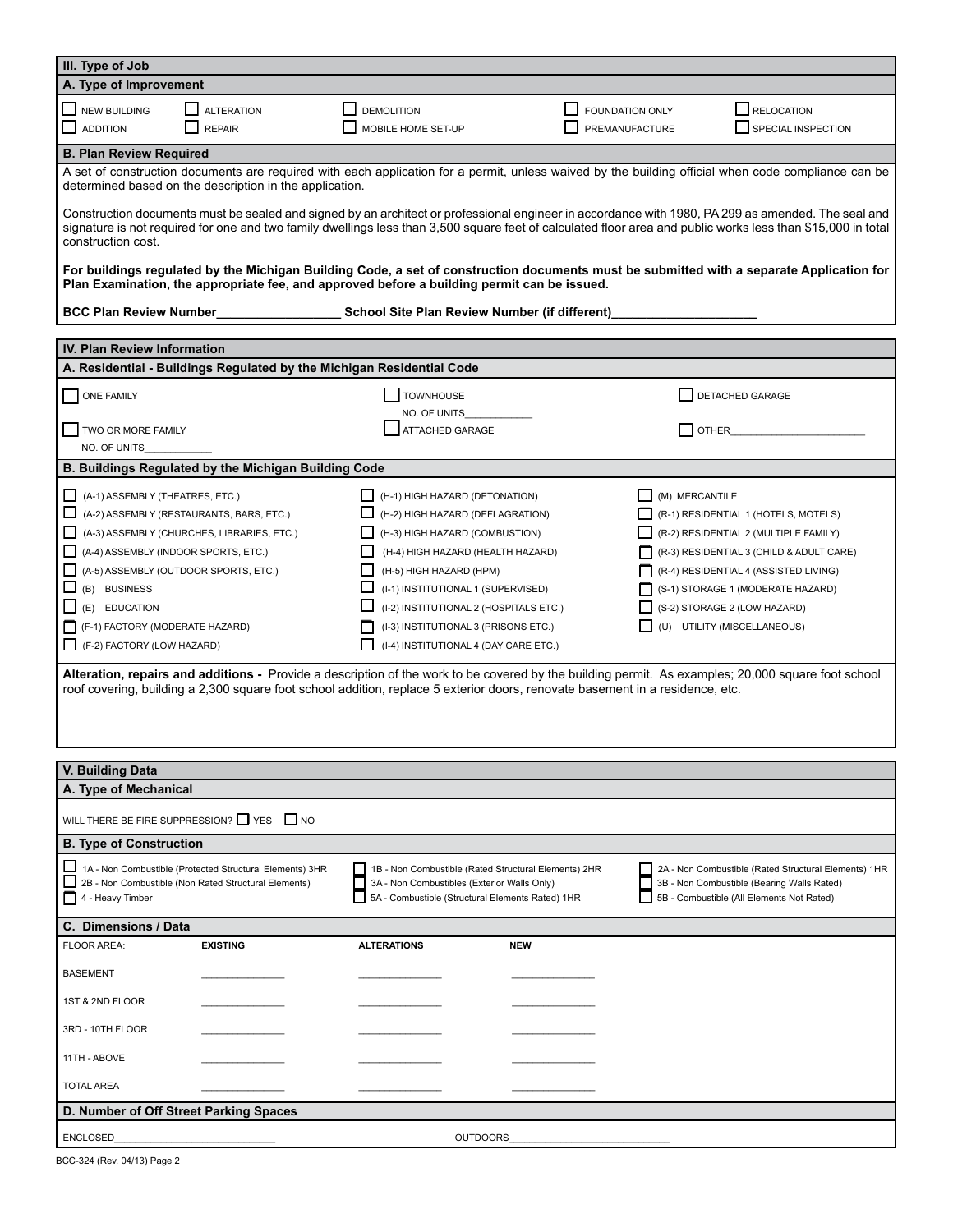# **VI. Signature**

I HEREBY CERTIFY THAT THE PROPOSED WORK IS AUTHORIZED BY THE OWNER OF RECORD AND THAT I HAVE BEEN AUTHORIZED BY THE OWNER TO MAKE THIS APPLICATION AS HIS/HER AUTHORIZED AGENT, AND WE AGREE TO CONFORM TO ALL APPLICABLE LAWS OF THE STATE OF MICHIGAN. ALL INFORMATION SUBMITTED ON THIS APPLICATION IS ACCURATE TO THE BEST OF MY KNOWLEDGE.

**Section 23a of the state construction code act of 1972, 1972 PA 230, MCL 125.1523a, prohibits a person from conspiring to circumvent the licensing requirements of this state relating to persons who are to perform work on a residential building or a residential structure. Violators of section 23a are subjected to civil fines.**

| SIGNATURE OF OWNER (Required)           |  | <b>TYPE OR PRINT</b>                            |                         |
|-----------------------------------------|--|-------------------------------------------------|-------------------------|
|                                         |  |                                                 |                         |
|                                         |  |                                                 |                         |
| SIGNATURE OF OWNER'S AGENT              |  | <b>TYPE OR PRINT</b>                            |                         |
|                                         |  |                                                 |                         |
|                                         |  |                                                 |                         |
| <b>BUILDING PERMIT FEE ENCLOSED</b>     |  |                                                 |                         |
| (The first \$75.00 of an application is |  |                                                 |                         |
| non-refundable)                         |  | (Includes \$50.00 Certificate of Occupancy Fee) | OR STATE ACCOUNT NUMBER |

| VII. Local Governmental Agency to Complete This Section |                         |                                        |             |               |    |  |  |  |  |  |  |
|---------------------------------------------------------|-------------------------|----------------------------------------|-------------|---------------|----|--|--|--|--|--|--|
|                                                         |                         | <b>ENVIRONMENTAL CONTROL APPROVALS</b> |             |               |    |  |  |  |  |  |  |
|                                                         | <b>REQUIRED?</b>        | <b>APPROVED</b>                        | <b>DATE</b> | <b>NUMBER</b> | BY |  |  |  |  |  |  |
| A - Zoning                                              | $\Box$ Yes<br>$\Box$ No |                                        |             |               |    |  |  |  |  |  |  |
| <b>B</b> - Fire District                                | $\Box$ Yes<br>$\Box$ No |                                        |             |               |    |  |  |  |  |  |  |
| <b>C</b> - Pollution Control                            | $\Box$ Yes<br>$\Box$ No |                                        |             |               |    |  |  |  |  |  |  |
| D - Noise Control                                       | $\Box$ Yes<br>$\Box$ No |                                        |             |               |    |  |  |  |  |  |  |
| <b>E</b> - Soil Erosion                                 | $\Box$ Yes<br>$\Box$ No |                                        |             |               |    |  |  |  |  |  |  |
| F - Flood Zone                                          | $\Box$ Yes<br>$\Box$ No |                                        |             |               |    |  |  |  |  |  |  |
| G - Water Supply                                        | $\Box$ Yes<br>$\Box$ No |                                        |             |               |    |  |  |  |  |  |  |
| H - Sewer                                               | $\Box$ Yes<br>$\Box$ No |                                        |             |               |    |  |  |  |  |  |  |
| I - Variance Granted                                    | $\Box$ Yes<br>$\Box$ No |                                        |             |               |    |  |  |  |  |  |  |
| J - Other                                               | $\Box$ Yes<br>$\Box$ No |                                        |             |               |    |  |  |  |  |  |  |

| <b>VIII. Validation - For Department Use Only</b>                                                                                                                                                                                    |                                     |
|--------------------------------------------------------------------------------------------------------------------------------------------------------------------------------------------------------------------------------------|-------------------------------------|
|                                                                                                                                                                                                                                      | APPLICATION FEE (non-refundable) \$ |
|                                                                                                                                                                                                                                      | NUMBER OF INSPECTIONS 5             |
| SQUARE FEET <b>And All Contract Contract Contract Contract Contract Contract Contract Contract Contract Contract Contract Contract Contract Contract Contract Contract Contract Contract Contract Contract Contract Contract Con</b> |                                     |
|                                                                                                                                                                                                                                      |                                     |
| <b>APPROVAL SIGNATURE</b>                                                                                                                                                                                                            |                                     |
| TITLE                                                                                                                                                                                                                                | <b>DATE</b>                         |

BCC-324 (Rev. 04/13) Page 3